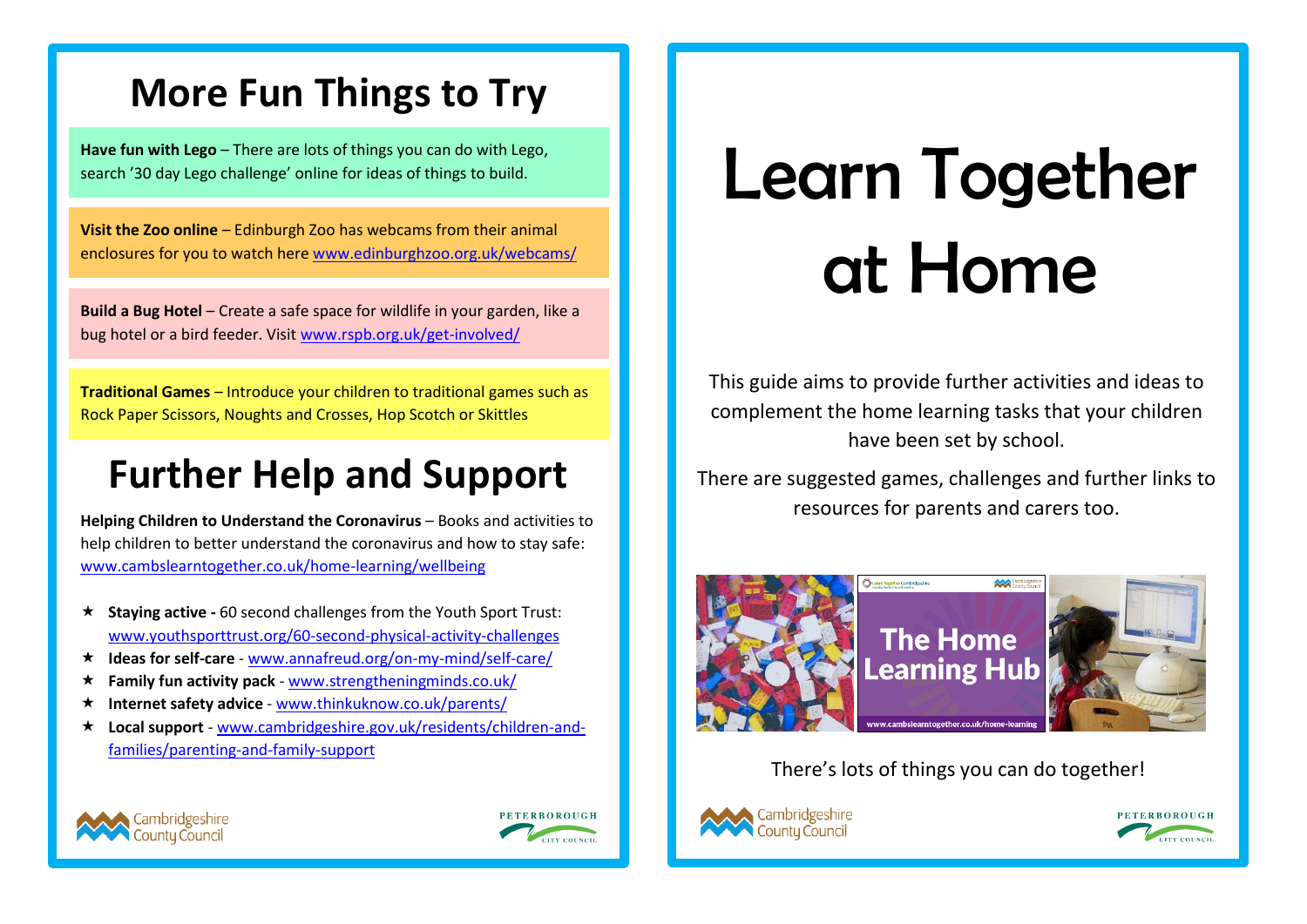## **Screen-free Ideas and Games**

#### **10 fun ideas for you to try at home**

1. Be a Builder – use Lego, blocks or other things around your home to create a building or tower. Challenge: create a tower more than 50cm tall that is strong and wide enough to balance your shoes on top!

2. Be an Artist – create an image to show what you can see or whatever you can imagine. It could be a drawing, chalk sketch, painting or pattern with sticks and stones. Challenge: draw the view from out of your window on different days to create a 'spot the difference' game.

3. Be a Song Writer – write a song, rap or rhyme about something you're interested in. Challenge: rewrite the words to a song you like to say thank you to someone great! 4. Be an Explorer – create a treasure map of your bedroom or garden and illustrate it.

5. Be Kind – write a letter to say thank you to someone for something helpful they have done.

6. Be Active – create a 5 minute workout with 5 simple 60-second activities to stay active at home.

7. Be a Photographer – take photos of something or someone you like from different angles and at different times of the day.

8. Be a Baker – follow a recipe to cook up something delicious.

9. Be a Pilot – create the best paper aeroplane and test it!

10. Be Competitive – learn a new card game and play it together.

**Have fun!**





## **Online Activities and Ideas**



### **The Home Learning Hub**

**Home Learning Hub –** [www.cambslearntogether.co.uk/home-learning/hub](http://www.cambslearntogether.co.uk/home-learning/hub) The Home Learning Hub is full of FREE activities, ideas and resources for you to try online. There's so much for you to see and do, with resources from the BBC to NASA. A good place to start is the Challenges page. Enjoy!

#### **Fun activities for you to try from other websites:**

- Have fun with your favourite stories, on the **Book Trust** website: [www.booktrust.org.uk/books-and-reading/have-some-fun/](http://www.booktrust.org.uk/books-and-reading/have-some-fun/)
- There's lots of ideas for children and families on the **Scouts** website, here[: https://www.scouts.org.uk/the-great-indoors](https://www.scouts.org.uk/the-great-indoors)
- Explore scientific ideas through games from the **Science Museum** here: <https://www.sciencemuseum.org.uk/games-and-apps>
- Practise your maths skills with games from **Top Marks** here: <https://www.topmarks.co.uk/maths-games>
- To help look after your child's wellbeing, **Nuffield Health** have activities you can download here:<https://www.nuffieldhealth.com/kidswellbeing>
- **BBC Bitesize** has something for everyone too: [www.bbc.co.uk/bitesize](http://www.bbc.co.uk/bitesize)

These websites and more can be found on the **Home Learning Hub**.

**Online Safety -** [www.cambslearntogether.co.uk/home-learning/computing](http://www.cambslearntogether.co.uk/home-learning/computing) If you would like to find out more information about helping your children to stay safe online, visit the Computing page on the Home Learning Hub. There's lots of useful information all in one place for children and adults.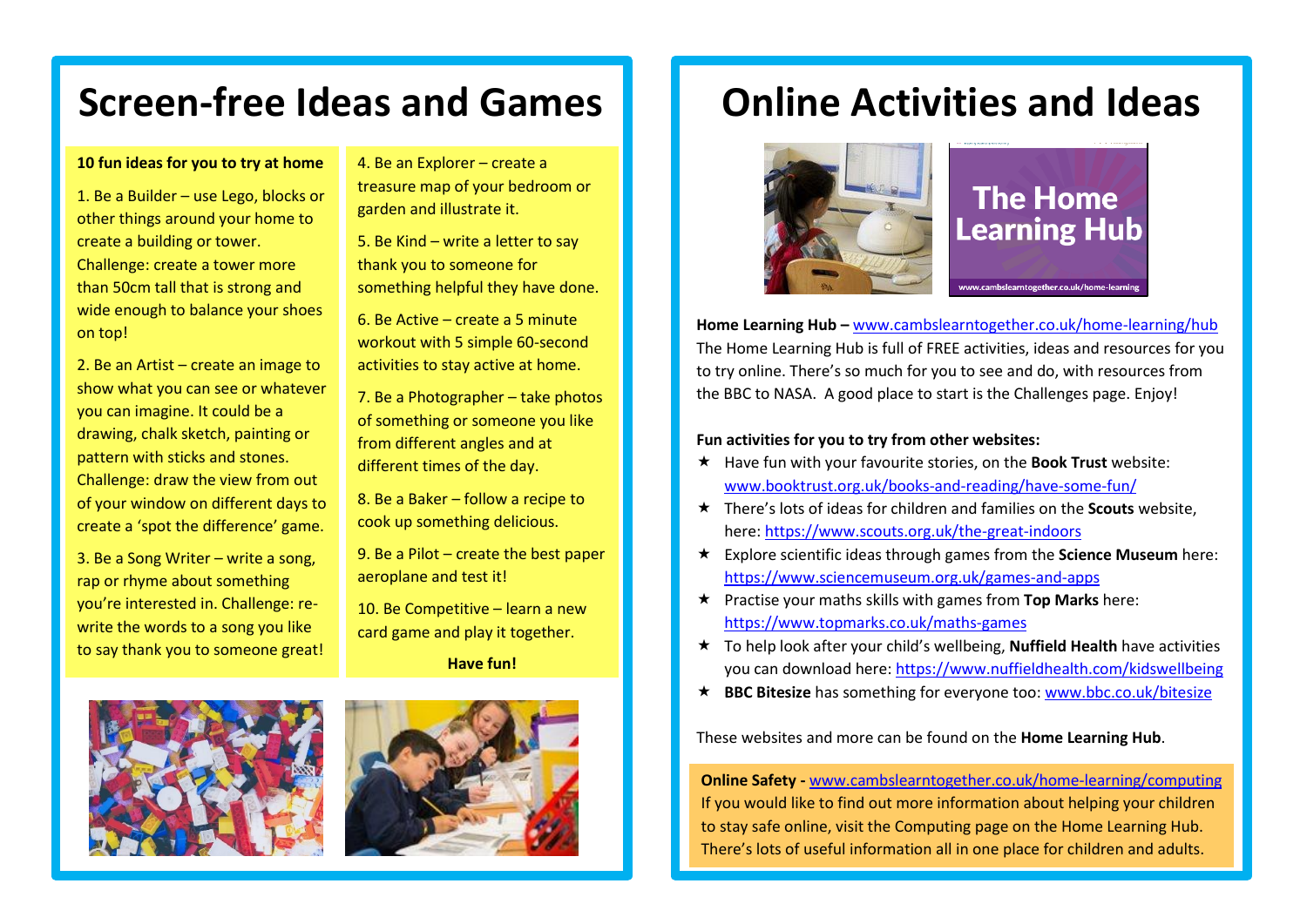

## Indoor Challenges



| <b>Boggle</b>                                                                |                                                                                                                                                                              |        |              |                  |  | Alphabet game                                                                                                                                     | <b>Board Game</b>                                                                                                                                                               | <b>Code Words</b>                                                                                                                                                                                                                  |
|------------------------------------------------------------------------------|------------------------------------------------------------------------------------------------------------------------------------------------------------------------------|--------|--------------|------------------|--|---------------------------------------------------------------------------------------------------------------------------------------------------|---------------------------------------------------------------------------------------------------------------------------------------------------------------------------------|------------------------------------------------------------------------------------------------------------------------------------------------------------------------------------------------------------------------------------|
| How many words can you<br>find using letters that are<br>next to each other? | M<br>E<br>D                                                                                                                                                                  | E<br>D | E<br>N<br>H. | o<br>R<br>I<br>C |  | Choose a category (food,<br>animals etc.) and write a<br>list starting with each<br>letter.<br>$A =$ alligator<br>$B =$ baboon<br>$C =$ chameleon | Make your own board<br>game to play with your<br>family. You could make<br>the board with part of a<br>cardboard box or cereal<br>packet.                                       | Make up a secret code<br>with a key (e.g. $-A = 1$ , B<br>$= 2$ etc. or draw a symbol<br>for each letter). Write a<br>message for a family<br>member or to send to a<br>friend. Don't forget to<br>give them a copy of the<br>key! |
|                                                                              | Marvellous menu<br>Choose a character from a<br>book/film. What sorts of<br>things would they like to<br>eat? Make a menu -<br>describe each dish<br>carefully and draw some |        |              |                  |  | <b>Film review</b><br>Summarise a film you<br>have recently watched.<br>How many stars would<br>you award it out of 5 and<br>why?                 | <b>Shape Hunt</b><br>Go on a 3D shape hunt<br>around your home. You<br>could record your findings<br>on a tally chart or draw or<br>photograph each shape.<br>Which is the most | <b>What's My Number?</b><br>Find as many ways as you<br>can to make a number of<br>your choice with objects<br>and on paper.                                                                                                       |
| pictures to illustrate.                                                      |                                                                                                                                                                              |        |              |                  |  |                                                                                                                                                   | common shape?                                                                                                                                                                   |                                                                                                                                                                                                                                    |

**Indoor Challenges** – these indoor challenges have been created by the Cambs English and Maths Team. You can find these activities and more on the Home Learning Hub challenges page: [www.cambslearntogether.co.uk/home-learning/challenges](http://www.cambslearntogether.co.uk/home-learning/challenges)